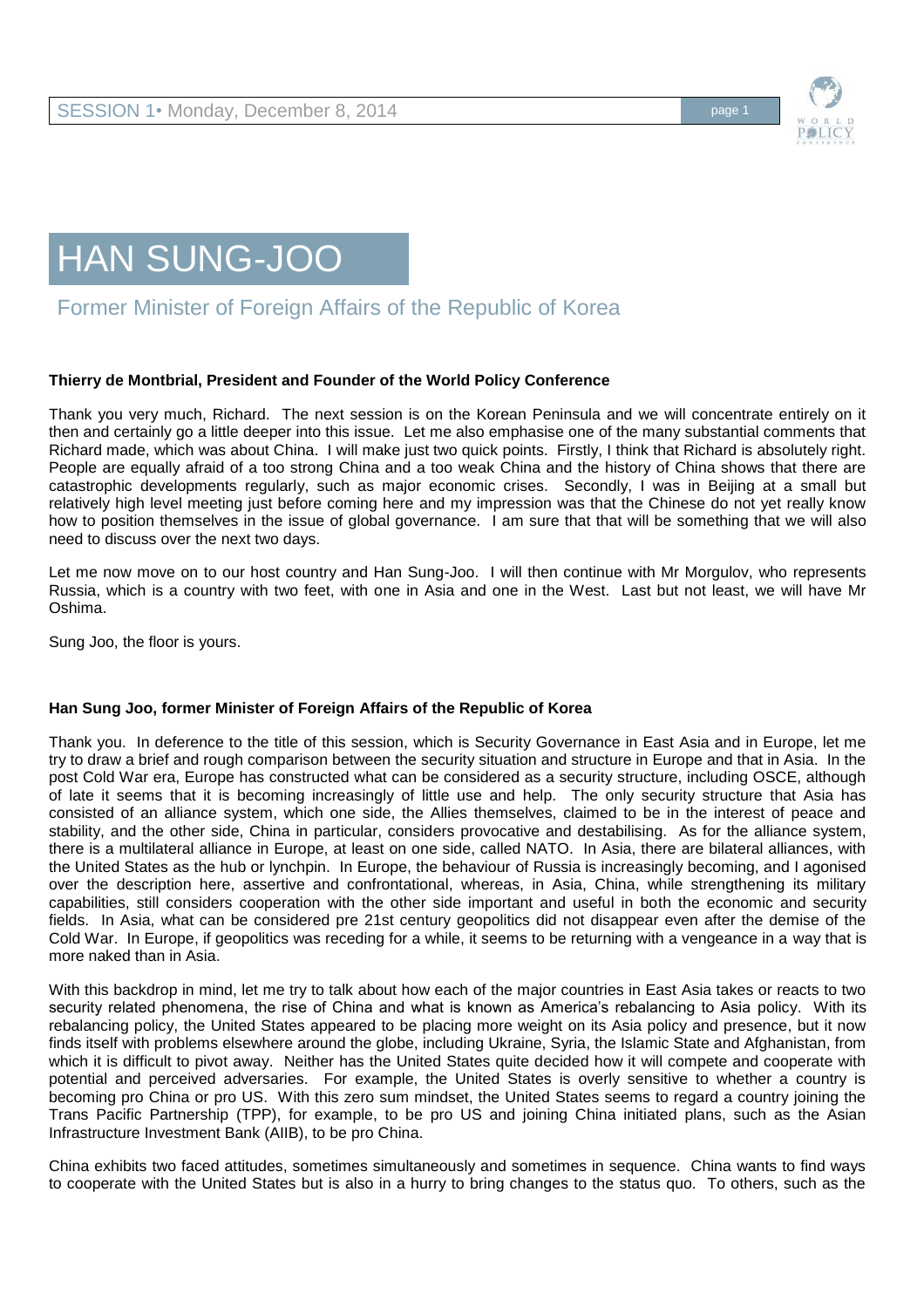

Association of Southeast Asian Nations (ASEAN), China says that it wants inclusiveness and consultation, while looking after its own comfort level. However, China cannot resist the temptation to flex its muscles and exhibit a big power attitude. China wants its newly gained power to be recognised, but it feels it is being pushed, contained and encircled.

Japan finds China's rise uncomfortable and the United States overloaded with problems worldwide and at home. In such a situation, Japan also finds the need, justification and even the opportunity to strengthen security cooperation with the United States and elevate its own military capability and role. The problem and dilemma for Japan is that it is pursuing this policy without accompanying success in reconciling and building trust and confidence with its neighbours, as the Japanese leadership seems to be becoming more aggressive in terms of historical outlook.

Korea still finds the threat from North Korea evident and present, with its nuclear weapons programmes, missile capabilities, belligerent rhetoric and unpredictable leadership. South Korea welcomes the US's policy of rebalancing to Asia, an important part of which is maintaining and strengthening bilateral alliances. This also helps to buffer Korea's tension with Japan. Korea would also like to see more attention and effort given by both China and the United States to limiting and ultimately removing North Korea's nuclear weapons capabilities.

As for security related structures, it is true that Asia did not inherit them from the past or build new ones. However, Asia has had an alliance system led by the United States. The United States and its allies claim that the alliances are for balance, while China suspects that they are for containment. From an objective perspective, however, neither the US led alliance system nor security guarantees that the US provides, such as the extended deterrence, are always disadvantageous to China. I think that this is true at present as well as being true in the future. For one thing, the nuclear deterrence and the alliances will have the effect of continuing to bind US allies, including Japan, as non nuclear weapon states. Furthermore, by giving security assurances to allies, it has had the positive effect of actually deterring potential conflicts and wars.

To the criticism that the alliances are a relic of the Cold War, there is the response that in Europe NATO is expanding and thriving, even after the end of the Cold War. All the same, Asia has to deal with the territorial disputes between China and Japan, frictions over history between Japan and Korea, mutual suspicions and rivalry between China and the United States, the North Korean nuclear issue and worsening relations between Russia and the United States, as well as the conflicts in the Middle East, including that with the Islamic State spilling over to Asia. These are problems that, even if Asia had some kind of multilateral security structure, it would have been difficult to handle, much less to resolve.

For the time being, the one thing that keeps any of these situations from flaring up into something more dangerous is the realisation by leaders that they are all interdependent in economic and security matters. They also recognise that they cannot afford to get into actual military conflict against one another. In the meantime, the alliance system in Asia still serves as an important and useful element of the security structure, not only for the allies themselves within the system but also for non allies outside of it.

## **Thierry de Montbrial, President and Founder of the World Policy Conference**

Thank you very much, Sung Joo, for another extremely rich intervention. Let me just ask you two questions. Firstly, if there was a major incident today, such as a Chinese vessel sinking a Japanese vessel or vice versa, or some incident between Korea and Japan, what would happen or what could happen? What might the worst case scenario be? That is my first question.

Secondly, I made a slip in my speech this morning which made everyone laugh, including the President. I said that I had made this slip on purpose, which of course I had not. Do you think that there is a chance of something happening between Japan and Korea that would be similar to the process that seems to be starting between Japan and China? I would also like to emphasise one of your points on the possible contamination of Asia or East Asia by the Middle East